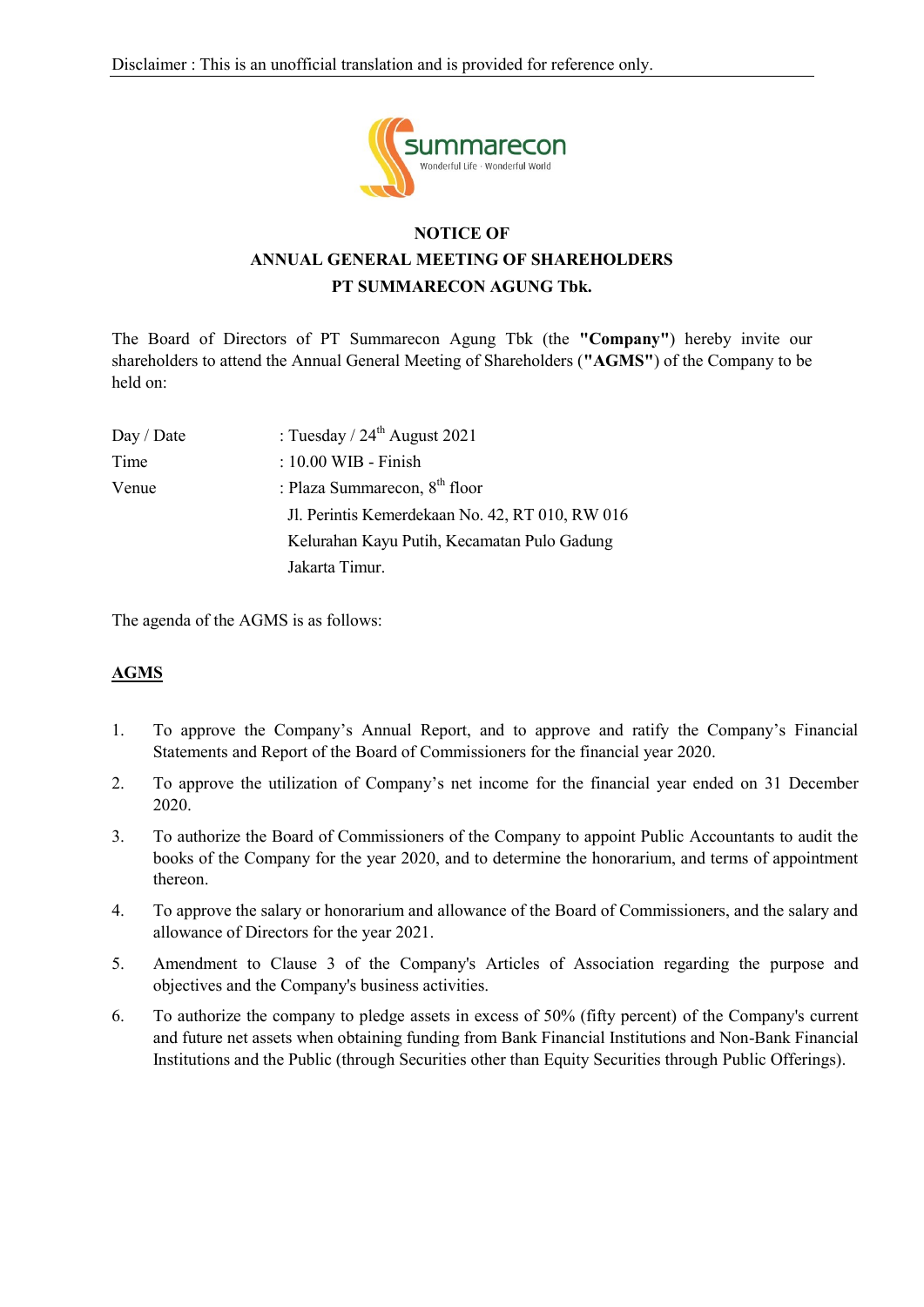## **Notes for the Meeting :**

- 1. The meeting is being held in accordance with OJK Regulation Number 15/POJK.04/2020 dated 20 April 2020 pertaining to the Plan and Organizing of the General Meeting of Shareholders of a Public Company ("**POJK 15/20**"), OJK Regulation Number 16/POJK.04/2020 dated 20 April 2020 pertaining to the Implementation of the General Meeting of Shareholders of a Publicly Listed Company, and the Company's Articles of Association.
- 2. The Company does not send separate invitation letters to shareholders. This notice of AGMS issued in accordance with Article 12 Paragraph 8 and 17 point (1) of the Articles of Association constitutes an official invitation to the shareholders of the Company.
- 3. The Notice of the Meeting may be viewed on the Company's website: *"www.summarecon.com"*, the website of PT Bursa Efek Indonesia: *www.idx.co.id*, and the website of PT Kustodian Sentral Efek Indonesia ("**KSEI**"): *"www.ksei.co.id "*.
- 4. Shareholders entitled to attend or be represented at the Meeting are shareholders registered in the Register of Shareholders on Friday, 30 July 2021 at the close of trading on Indonesia Stock Exchange.
- 5. In order to stop the spread of the Corona Virus Disease 2019 (Covid-19) pandemic and in accordance with the Covid-19 Prevention and Control Guidelines issued by the Ministry of Health of the Republic of Indonesia, we will limit the physical presence of shareholders and suggest to shareholders to participate in the Meeting electronically through the KSEI Electronic General Meeting System (eASY.KSEI) facility or to provide power of attorney electronically through the eASY.KSEI facility which will be provided by KSEI as an electronic authorization mechanism ("e-Proxy") in the process of holding the Meeting.
- 6. Regarding point 5 above and point 9 below, the participation of Shareholders in the Meeting can be held by the following mechanism:
	- I. Power of Attorney

#### **a. Electronic Authorization**

The Company appeals to shareholders in KSEI Collective Custody to give the power of attorney electronically / e-Proxy to Independent Proxy, namely representatives appointed by the Company's Securities Administration Bureau (PT Raya Saham Registra) in the **eASY.KSEI** facility through AKSes.KSEI (**https://access.ksei.co.id**);

Shareholders can provide power of attorney electronically/e-Proxy to the Proxy appointed by the shareholder, as long as the Proxy has been registered in the eASY.KSEI facility. Electronic authorization/e-Proxy must comply with the procedures, terms, and conditions stipulated by KSEI and the Company.

#### **b. Non-Electronic Authorization**

- In addition to the electronic power of attorney/e-Proxy mentioned above, shareholders may grant power of attorney outside the eASY.KSEI mechanism.
- The original Power of Attorney along with a copy of the identity card (KTP/Passport) must be submitted directly to the Company's Securities Administration Bureau, PT Raya Saham Registra prior to the commencement of the Meeting.

## II. Physical presence at the Meeting

Shareholders who attend the Meeting, are required to :

- a. Present the Single Investor Identification (SID) number issued by KSEI.
- b. Submit to the registrar a photocopy of the identification card ( "**KTP**").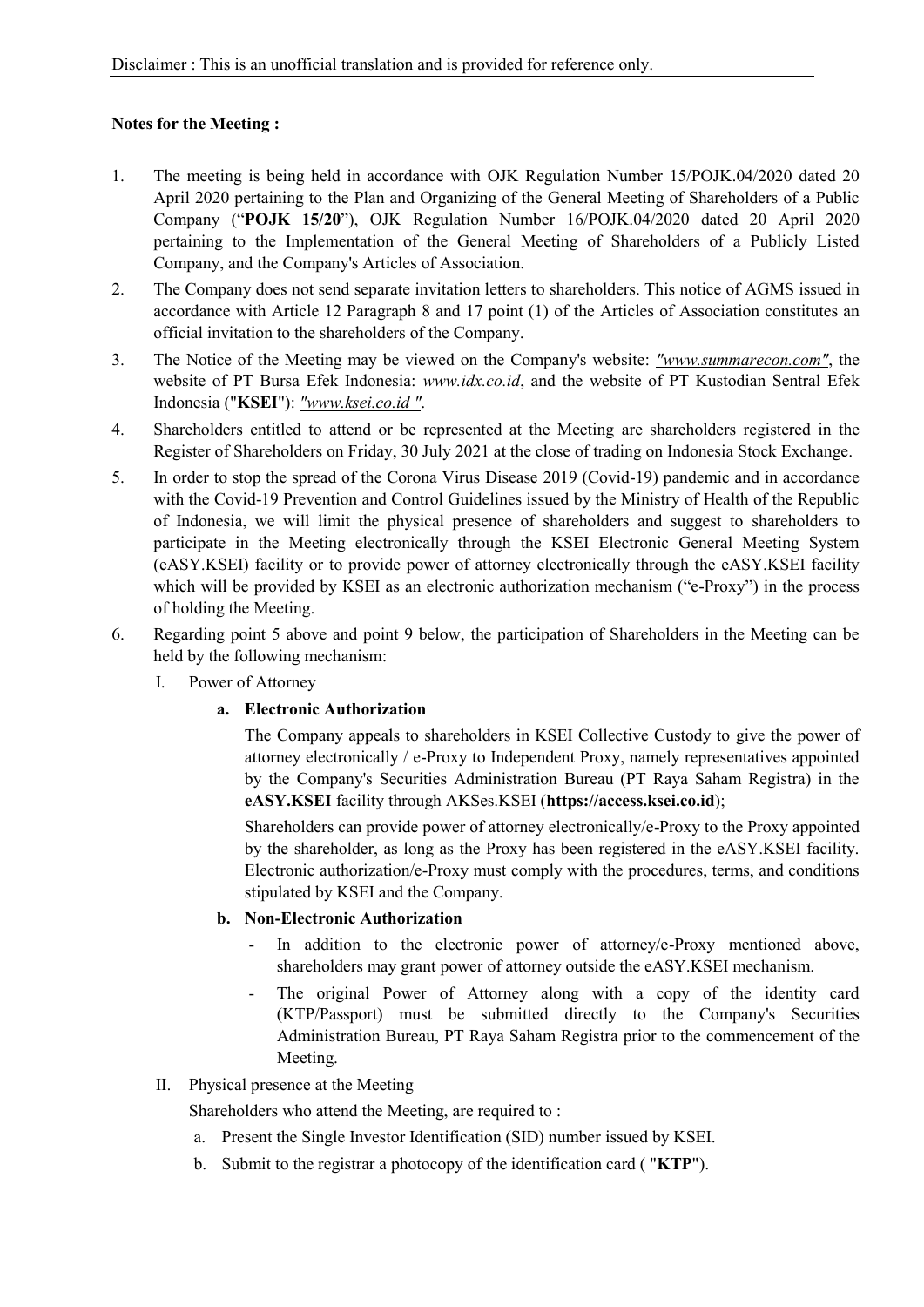- c. Legal Entity Shareholders or Legal Entity Shareholders Power of Attorney must submit: (i) Power of Attorney as determined by the Company, (ii) photocopy of the latest Articles of Association of the Legal Entity, (iii) photocopy of deed of appointment of the Legal Entity's latest company management, and (iv) letter of special power of attorney (if required by the Articles of Association of the said Legal Entity).
- d. Shareholders whose shares have been entered into KSEI Collective Custody or their authorized attorney attending the Meeting are required to submit their original Written Confirmation for Meeting ("**KTUR"**) and a photocopy of their identification card ("**KTP**") or other proof of identity.
- e. To present the certificate of rapid antigen test or PCR swab test with negative Covid-19 results obtained from hospitals, health centers, or clinics which is done no more than 1 (one) day prior to the date of the Meeting and must comply with health protocols based on government regulations and applied by the Company at the location of the Meeting.
- III. Participate in the electronic Meeting through the eASY.KSEI facility

Guidelines for registration, the registration process, application and further explanation regarding eASY.KSEI and AKSes KSEI, including those related to the Meeting, may be viewed on the KSEI website, https://easy.ksei.co.id and/or https://access.ksei.co.id.

- 7. Shareholders or their proxies who attend the Meeting or shareholders who attend electronically through the eASY.KSEI application may notify their attendance, proxy, and voting rights through the eASY.KSEI application at **https://access.ksei.co.id**.
- 8. The Company do not provide meeting materials in hard copy at the Meeting and in accordance with the provisions of Articles 17 and 18 of POJK 15/20, materials for the Meeting agenda are available and can be accessed and downloaded through the Company's website (www.summarecon.com) from the date of the summons for the Meeting until the holding of the Meeting.
- 9. With reference to the government's policy on physical distancing and the capacity of the Meeting room, the Shareholders or their Proxies who will physically attend the Meeting will be determined based on the principle of **first come first serve** until the meeting room capacity is reached.
- 10. The Company will enforce and implement health protocols at the Meeting location during the preparation and implementation of the Meeting. Thus, shareholders or their proxies who will be physically present at the Meeting must follow and comply with the health protocol.
- 11. With the posting of the Agenda, Meeting rules, Information, Notice and Call for Meeting in the Company's website, the Meeting shall be conducted as efficiently as possible under the current Covid-19 conditions
- 12. In the event that the government or the official authority may at any time issue a policy prohibiting the implementation of the Meeting or the prohibition of the Company's shareholders to be physically present at the Meeting before or on the designated day, the Company shall not be held responsible as it is beyond the control of the Company.

Jakarta, 02 August 2021 **Board of Directors**